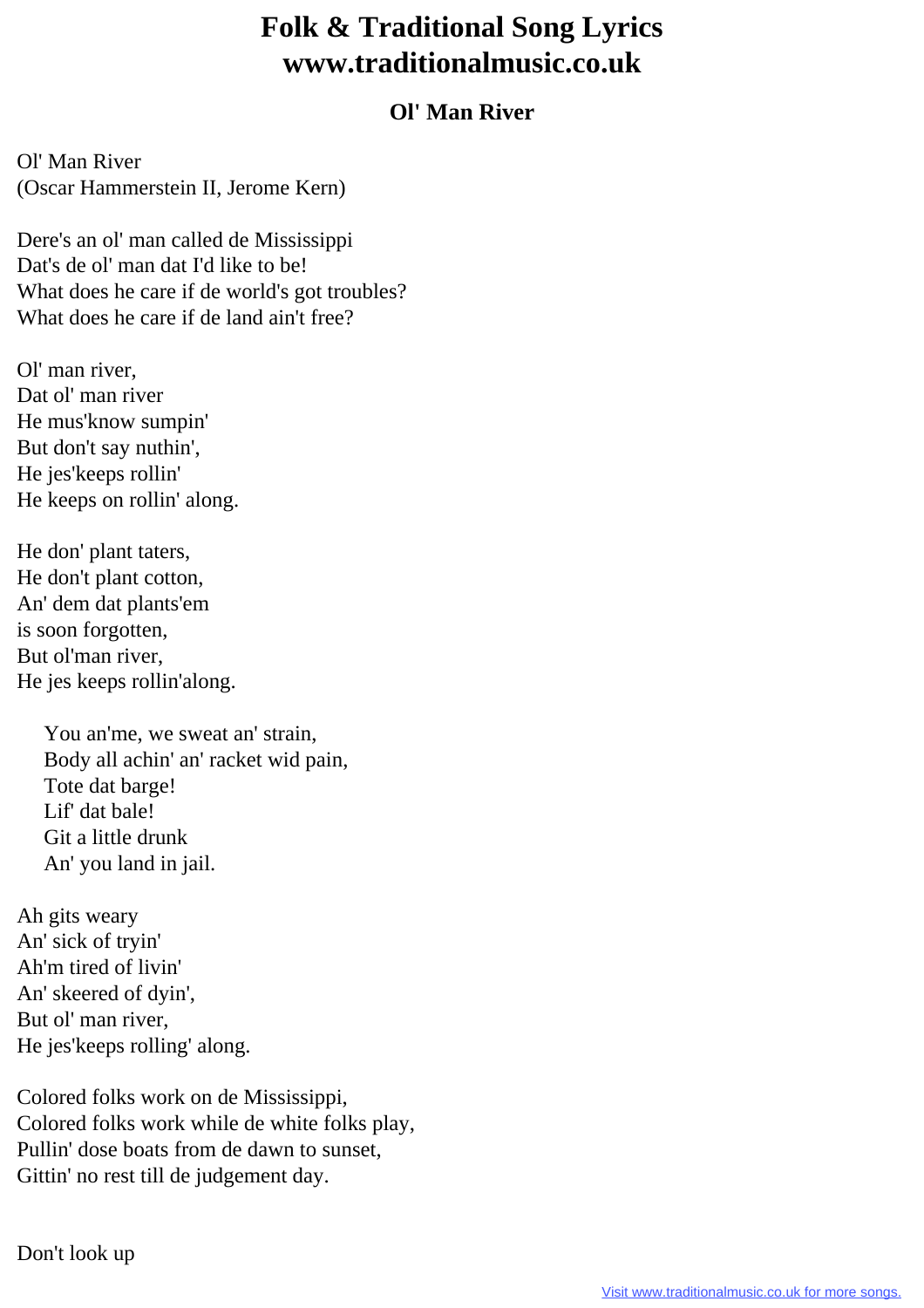An' don't look down,

You don' dast make

De white boss frown.

Bend your knees

An'bow your head,

An' pull date rope

Until you' dead.

Let me go 'way from the Mississippi, Let me go 'way from de white man boss; Show me dat stream called de river Jordan, Dat's de ol' stream dat I long to cross.

O' man river,

Dat ol' man river,

He mus'know sumpin'

But don't say nuthin'

He jes' keeps rollin'

He keeps on rollin' along.

Long ol' river forever keeps rollin' on...

He don' plant tater,

He don' plant cotton,

An' dem dat plants 'em

Is soon forgotten,

but ol' man river,

He jes' keeps rollin' along.

Long ol' river keeps hearing dat song. You an' me, we sweat an' strain,